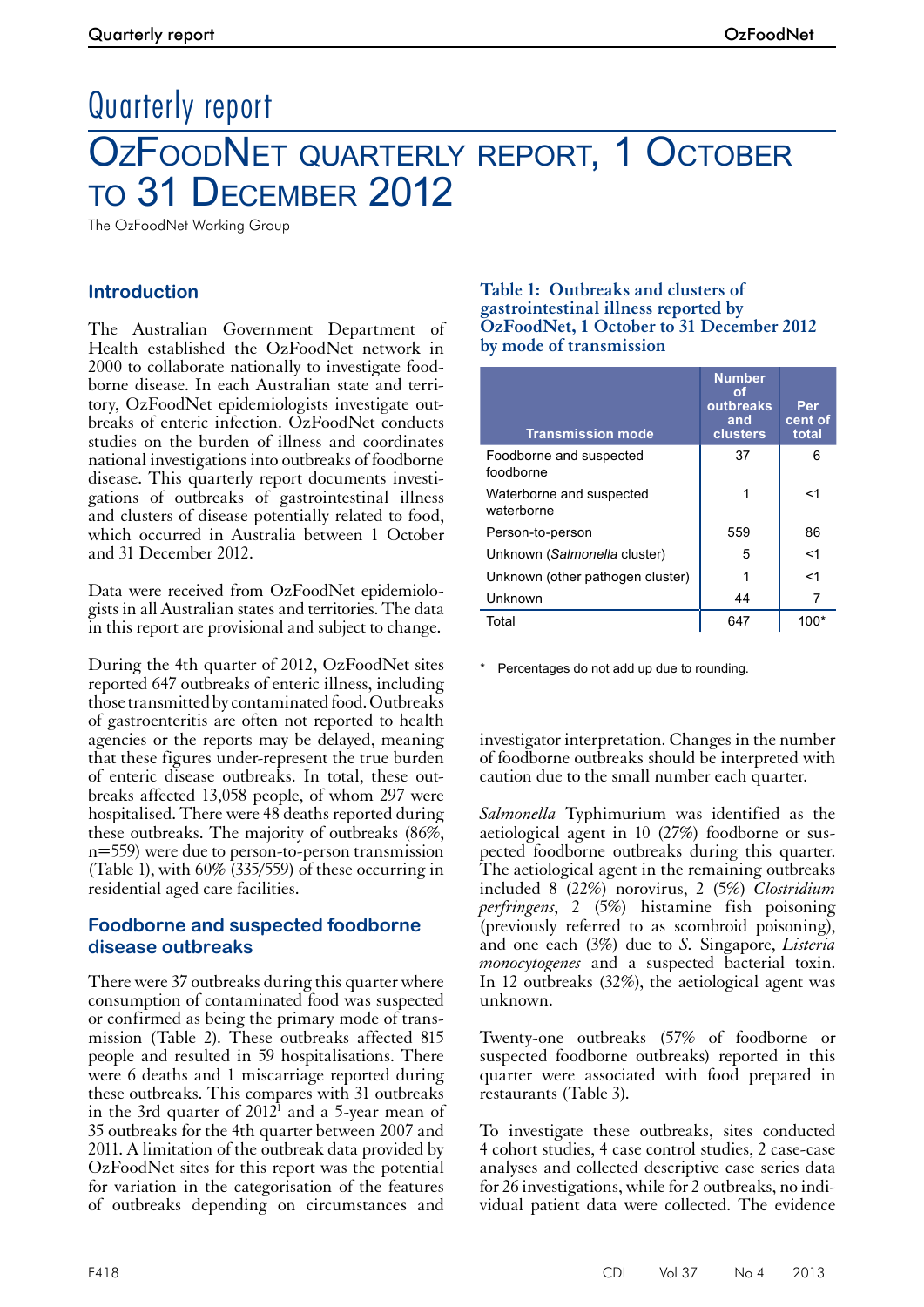|                         |                    |                              | Table 2. Outbreaks of foodborne or suspected foodborne disease reported, 1 October to 31 December 2012, by OzFoodNet site* (n=37) |                    |                     |          |                                        |
|-------------------------|--------------------|------------------------------|-----------------------------------------------------------------------------------------------------------------------------------|--------------------|---------------------|----------|----------------------------------------|
| <b>State</b>            | Month <sup>+</sup> | Setting prepared             | Agent responsible                                                                                                                 | affected<br>Number | <b>Hospitalised</b> | Evidence | Responsible vehicles                   |
| jurisdictiona<br>Multi- | October            | Primary production           | Salmonella Typhimurium PT 3                                                                                                       | 43                 | Ņ                   | Σ        | Raw almonds                            |
| jurisdictiona<br>Multi- | December           | manufactured<br>Commercially | Listeria monocytogenes PFGE type<br>119A:44A:1                                                                                    | 34                 | 34                  | ⋖        | Brie and/or camembert cheese           |
| jurisdictiona<br>Multi- | December           | manufactured<br>Commercially | profile 03-16-09-12-523<br>S. Typhimurium MLVA profile 03-16-09<br>& 03-17-09-12-523 (historically PT 135)                        | 391                | Unknown             | ⋖        | Suspected fresh pre-cut chicken pieces |
| ACT                     | November           | Takeaway                     | Suspected bacterial toxin                                                                                                         | ω                  | 0                   | ≏        | Sashimi                                |
| NSW                     | October            | Restaurant                   | Clostridium perfringens                                                                                                           | Ю                  | 0                   | Σ        | Chicken burrito                        |
| NSW                     | October            | Community                    | Norovirus genotype II.4 New Orleans 2009                                                                                          | $\infty$           | $\circ$             | Σ        | Raw oysters                            |
| NSW                     | October            | Restaurant                   | Unknown                                                                                                                           | $\overline{c}$     | 0                   | $\Omega$ | Unknown                                |
| NSW                     | November           | Restaurant                   | S. Singapore                                                                                                                      | $\overline{ }$     | S                   | $\Omega$ | Unknown                                |
| NSW                     | November           | Restaurant                   | profile 03-09-08-13-523<br>S. Typhimurium MLVA<br>(historically PT 170)                                                           | က                  |                     | $\Omega$ | Unknown                                |
| NSW                     | November           | Restaurant                   | Unknown                                                                                                                           | တ                  | 0                   | ≏        | Unknown                                |
| NSW                     | December           | Restaurant                   | profile 03-09-08-13-523<br>S. Typhimurium MLVA<br>(historically PT 170)                                                           | 4                  | $\circ$             | $\Omega$ | Unknown                                |
| NSW                     | December           | Restaurant                   | Unknown                                                                                                                           | $\frac{6}{5}$      | 0                   | ≏        | Unknown                                |
| NSW                     | December           | Restaurant                   | Unknown                                                                                                                           | $\overline{c}$     | $\circ$             | ≏        | Unknown                                |
| NSW                     | December           | Restaurant                   | Unknown                                                                                                                           | $\infty$           | $\circ$             | $\Omega$ | Unknown                                |
| NSW                     | December           | Restaurant                   | Unknown                                                                                                                           | $\overline{ }$     | $\circ$             | $\Omega$ | Unknown                                |
| NSW                     | December           | Restaurant                   | C. perfringens                                                                                                                    | $\tilde{c}$        | $\circ$             | $\Box$   | Roast beef                             |
| aø                      | October            | Restaurant                   | Unknown                                                                                                                           | $\overline{c}$     | $\circ$             | ≏        | Unknown                                |
| as<br>o                 | November           | Restaurant                   | Norovirus genotype II.4 New Orleans 2009                                                                                          | 4                  | $\circ$             | $\Omega$ | Raw oysters                            |
| as<br>o                 | November           | Private residence            | Histamine fish poisoning                                                                                                          | S                  | $\circ$             | Σ        | Mahi Mahi                              |
| $\overline{d}$          | December           | Hospital                     | profile 03-09-07-12-524<br>S. Typhimurium MLVA                                                                                    | G                  | S                   | $\Omega$ | Unknown                                |
| $\overline{a}$          | December           | Restaurant                   | profile 03-09-07-15-524<br>S. Typhimurium MLVA<br>(PT 170)                                                                        | $\tilde{t}$        | _ ന                 | $\Omega$ | Sushi                                  |
| $\frac{d}{d}$           | December           | Restaurant                   | Histamine fish poisoning                                                                                                          | ς                  | $\circ$             | ≏        | Mahi Mahi                              |
| $\mathfrak{F}$          | October            | Aged care facility           | Unknown                                                                                                                           | 20                 | $\circ$             | ≏        | Unknown                                |
| ن<br>آ                  | October            | Restaurant                   | Norovirus                                                                                                                         | 17                 |                     | ≏        | Salads prepared by an ill food handler |
| Š.                      | October            | Private residence            | ω<br>S. Typhimurium PT 12                                                                                                         | Ľ                  |                     | $\Omega$ | Noodles with chicken and egg           |
| Š.                      | November           | Private residence            | Norovirus                                                                                                                         | $\overline{C}$     | $\circ$             | ⋖        | Cake                                   |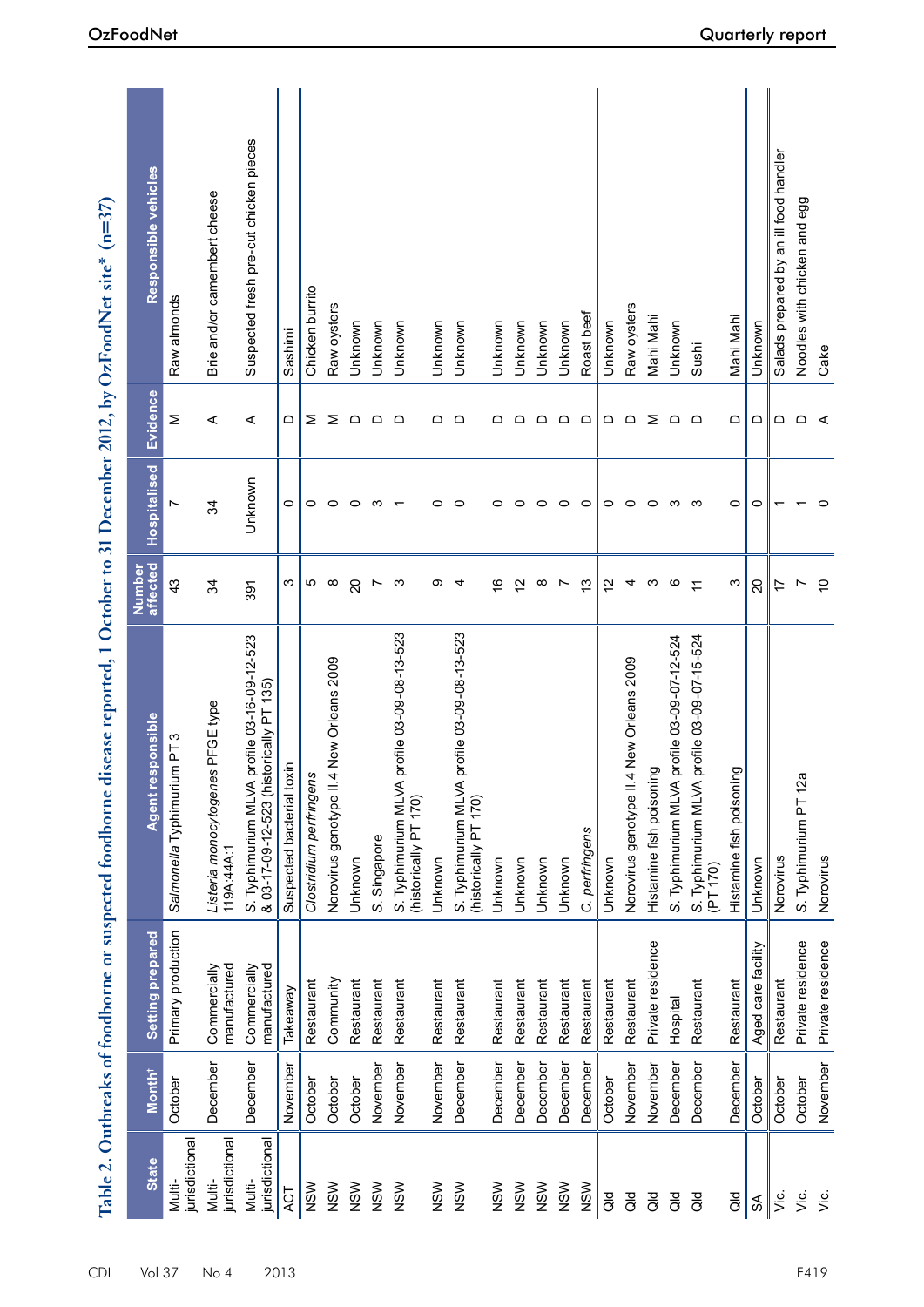|                  |                                       |                                                         | Table 2 continued. Outbreaks of foodborne or suspected                                                       |                    |              |          | foodborne disease reported, 1 October to 31 December 2012, by OzFoodNet site,* (n=37) |
|------------------|---------------------------------------|---------------------------------------------------------|--------------------------------------------------------------------------------------------------------------|--------------------|--------------|----------|---------------------------------------------------------------------------------------|
| <b>State</b>     | Month <sup>+</sup>                    | <b>Setting prepared</b>                                 | responsible<br><b>Agent</b>                                                                                  | affected<br>Number | Hospitalised | Evidence | Responsible vehicles                                                                  |
| ن<br>آ           | November                              | Restaurant                                              | Norovirus                                                                                                    | 13                 | 0            | ≏        | Multiple foods contaminated by infectious food<br>handler/s                           |
| ن<br>آ           | November                              | Private residence                                       | 135a<br>S. Typhimurium PT                                                                                    | 5                  |              | ≏        | Suspected chocolate mousse made with raw<br>eggs                                      |
| υë.              | December                              | Restaurant                                              | Norovirus                                                                                                    | 32                 |              | ≏        | Suspected salad                                                                       |
| Š.               | December                              | Restaurant                                              | Norovirus                                                                                                    | 35                 | 0            | ≏        | Unknown                                                                               |
| Ϋë.              | December                              | Unknown                                                 | $\overline{170}$<br>S. Typhimurium PT                                                                        | ς                  |              | ≏        | Scrambled eggs or chicken teriyaki                                                    |
| γiς.             | December                              | Private residence                                       | 170<br>S. Typhimurium PT                                                                                     | ς                  | ო            | ≏        | Raw egg drink                                                                         |
| ن<br>آ           | December                              | Aged care facility                                      | Unknown                                                                                                      | $\overline{C}$     | $\circ$      | ≏        | Unknown                                                                               |
| $\leq$           | October                               | Restaurant                                              | Unknown                                                                                                      | თ                  | 0            | ⋖        | Pork belly meal                                                                       |
| $\lessgtr$       | November                              | Restaurant                                              | Norovirus                                                                                                    | $\frac{3}{2}$      | 0            | ⋖        | Pickled octopus, prawns, asparagus                                                    |
| $\lessgtr$       | December                              | Commercial caterer                                      | Unknown                                                                                                      | တ                  | 0            | ⋖        | Unknown                                                                               |
| $\lessgtr$       | December                              | Bakery                                                  | Unknown                                                                                                      | Ľ                  | $\circ$      | ≏        | Assorted sandwiches/rolls                                                             |
| Total            |                                       |                                                         |                                                                                                              | 815                | S9           |          |                                                                                       |
|                  |                                       |                                                         | No foodborne or suspected foodborne outbreaks were reported by the Northern Territory and Tasmania.          |                    |              |          |                                                                                       |
|                  |                                       |                                                         | Month of outbreak is the month of onset of first case or month of notification/investigation of the outbreak |                    |              |          |                                                                                       |
|                  |                                       |                                                         | Analytical epidemiological association between illness and 1 or more foods                                   |                    |              |          |                                                                                       |
| Binary type<br>ᆷ |                                       |                                                         |                                                                                                              |                    |              |          |                                                                                       |
|                  |                                       |                                                         | Descriptive evidence implicating the suspected vehicle or suggesting foodborne transmission                  |                    |              |          |                                                                                       |
|                  |                                       |                                                         | Microbiological confirmation of agent in the suspected vehicle and cases                                     |                    |              |          |                                                                                       |
|                  |                                       | MLVA Multi-locus variable number tandem repeat analysis |                                                                                                              |                    |              |          |                                                                                       |
|                  | PFGE Pulsed-field gel electrophoresis |                                                         |                                                                                                              |                    |              |          |                                                                                       |
| Phage type       |                                       |                                                         |                                                                                                              |                    |              |          |                                                                                       |
| Serotype<br>5    |                                       |                                                         |                                                                                                              |                    |              |          |                                                                                       |

\*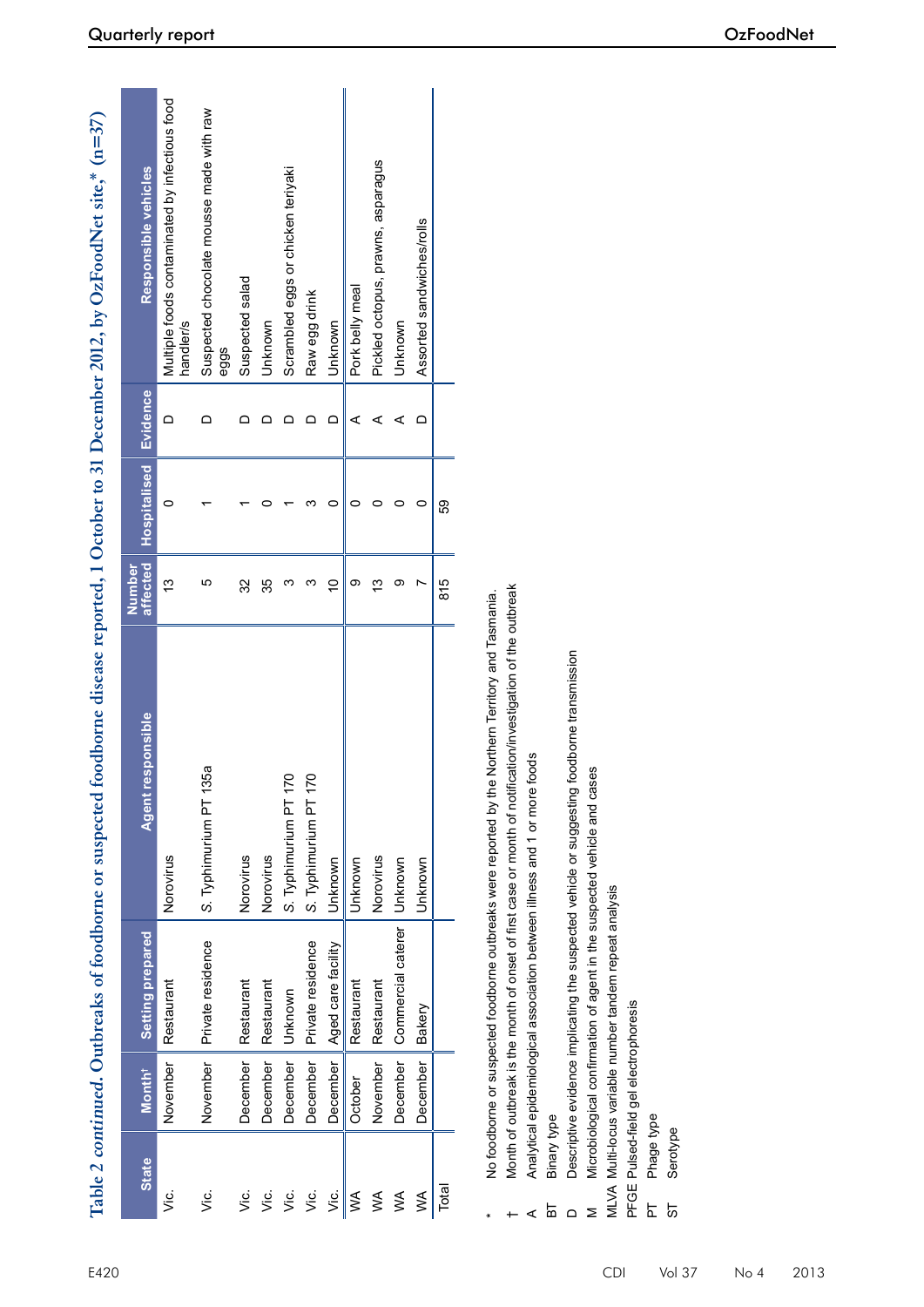**Table 3: Outbreaks of foodborne or suspected foodborne disease reported by OzFoodNet, 1 October to 31 December 2012 by food preparation setting**

| <b>Outbreaks</b> |
|------------------|
|                  |
|                  |
|                  |
|                  |
|                  |
|                  |
|                  |
|                  |
|                  |
|                  |
|                  |
|                  |
|                  |

used to implicate food vehicles included analytical evidence in 6 outbreaks and microbiological evidence in 4 outbreaks. Descriptive evidence alone was obtained for 27 outbreak investigations.

The following jurisdictional summaries describe key outbreaks and public health actions that occurred during the quarter.

## **Australian Capital Territory**

There was 1 reported outbreak of foodborne or suspected foodborne illness during the quarter. A bacterial toxin was the suspected cause of the out- break, which was associated with the consumption of salmon and tuna sashimi.

#### **New South Wales**

There were 12 reported outbreaks of foodborne or suspected foodborne illness during the quarter. The aetiological agent was identified in six of these outbreaks: two each were due to *S.* Typhimurium and *C. perfringens*; and one each due to *S.* Singapore and norovirus.

#### *Description of key outbreaks*

Five people from a group of seven developed diarrhoea and abdominal cramps 12–15 hours after eating a meal at a Mexican restaurant. The 5 ill people had all consumed a chicken burrito, which included shredded chicken, cheese, rice and beans. Left-over and newly cooked food samples were taken from the restaurant and an inspection indicated poor temperature control may have been a contributing factor. Samples of the cooked chicken

Six people from a group of 30 developed symptoms of diarrhoea, vomiting and stomach cramps after participating in a 5 day social event. A husband and wife who were not a part of the group of six were also ill. All 8 cases consumed oysters from the local area. One stool sample was collected, which was positive for norovirus genotype II.4 New Orleans 2009 variant.<sup>2</sup> An environmental investigation identified a damaged sewerage pipe that had been leaking into the waterway where the local oysters were harvested. Oyster samples from this waterway subsequently tested positive for norovirus genogroup II. The waterway was temporarily closed to oyster harvesting and the broken pipe was repaired.3

A complaint of illness was made to the NSWFA following a meal at a restaurant. Thirteen people from a group of 16 developed diarrhoea 12 hours after eating various dishes from a buffet. All interviewed cases reported eating roast beef. Stool samples were submitted for 3 cases and *C. perfringens* enterotoxin type A was identified in one sample. The NSWFA inspected the premises and issued improvement notices for storage and holding temperatures of food. The lack of temperature controls suggests the possibility of *C. perfringens* being able to proliferate to sufficient levels to cause illness.

Eight people from a group of 17 who had eaten at a restaurant reported symptoms of fever, nau- sea, vomiting, diarrhoea and abdominal cramps. Foods consumed by all 8 cases were tiramisu and panna cotta, though it was not known if the people who were not unwell also consumed these items. No clinical specimens were provided. While the symptoms and onsets could be representative of a salmonellosis outbreak, no positive samples were found from sampling of left-over foods to confirm this as the cause of illness. The cases did eat a raw egg tiramisu and whilst the use of raw eggs in the making of the tiramisu may have been a vehicle for *Salmonella*, in the absence of any further information, the cause of the illness for these cases could not be determined.

## **Northern Territory**

There were no reported outbreaks of foodborne or suspected foodborne illness during the quarter.

#### **Queensland**

There were 6 reported outbreaks of foodborne or suspected foodborne illness during the quarter. The aetiological agent was identified in five of these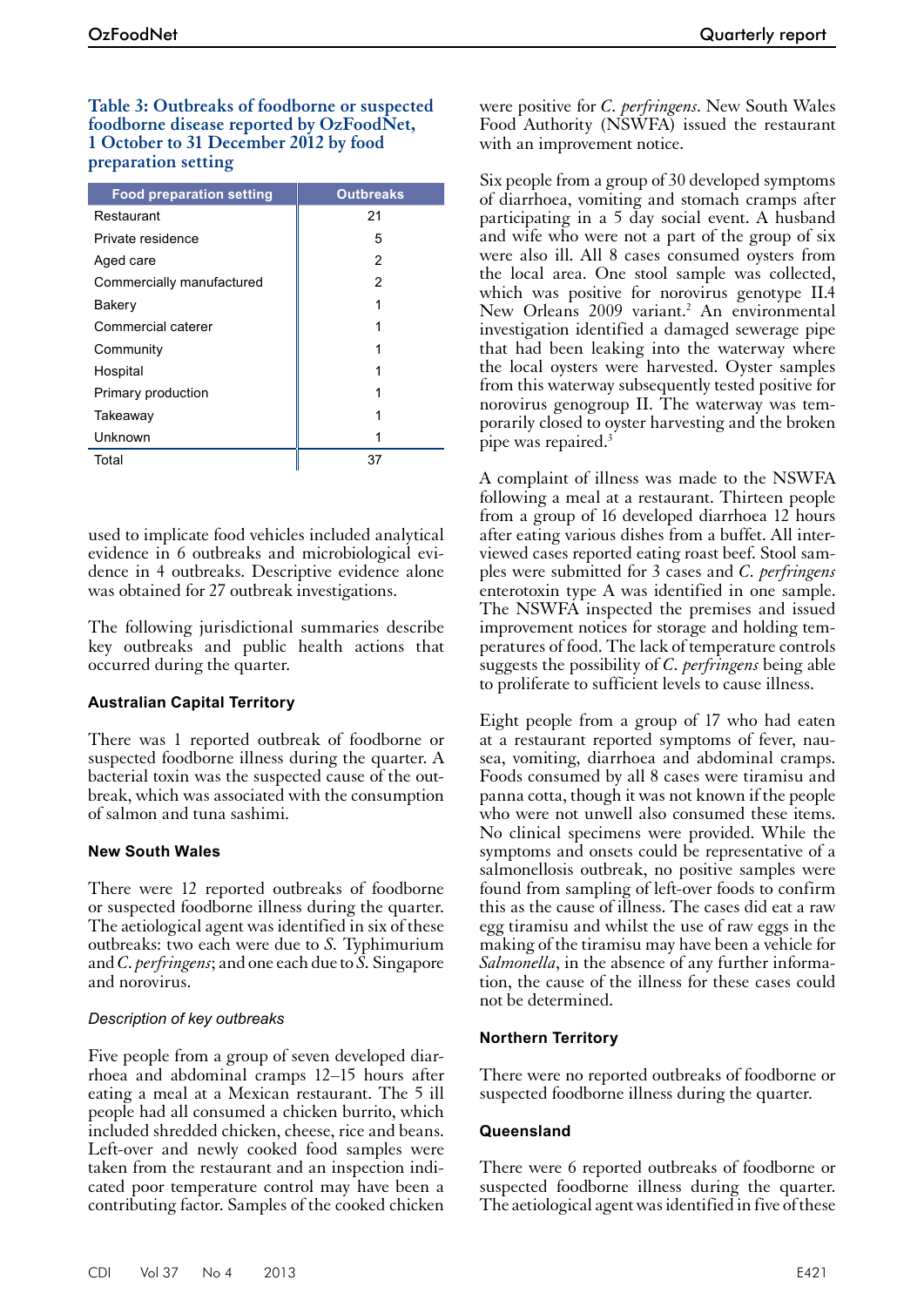outbreaks: two each were due to *S.* Typhimurium and histamine fish poisoning; and one due to norovirus.

## *Description of key outbreaks*

Four cases of suspected foodborne illness were reported following the consumption of a seafood buffet meal at a sports club. The cases became ill approximately 30 to 41 hours following the meal with symptoms including diarrhoea, vomiting and abdominal cramps. The consumption of raw oysters was common to all cases. Norovirus genotype II.4 2010 variant (also referred to as genotype II.4 New Orleans  $2009$  variant)<sup>2</sup> was detected in 2 faecal specimens, a strain that was genetically identical (by genome sequencing) to a human case from a New South Wales outbreak that was also associated with oyster consumption (reported above and in Table 2), suggesting that the source of the virus for these cases was likely to be the same.

Two outbreaks of histamine fish poisoning associated with the same fish species, Mahi Mahi, were investigated. The first outbreak involved 3 cases who consumed Mahi Mahi fish fillets purchased from a seafood vendor. The cases became ill within 1 hour of consuming the fish fillets with symptoms including vomiting, diarrhoea, fever, breathing difficulty, rash and headaches. High levels of histamine (1,600–2,050 mg per kg) were detected on samples of fillets collected from the retailer who sold the fish to the cases. The wholesaler and supplier of the Mahi Mahi were also investigated to ensure food handlers were aware of risks associated with poorly handled fish and inappropriate storage and transport of seafood. The second outbreak involved  $\overline{3}$  cases who consumed Mahi Mahi fish at a restaurant. The cases became ill within 1 hour of consuming the fish. All 3 cases presented with symptoms including red rash and tachycardia. Environmental investigations of the restaurant and supplier of the Mahi Mahi were conducted and advice provided on the importance of correct food handling techniques for seafood. No leftover fish fillets were available for laboratory testing.

Twenty-six cases of *S.* Typhimurium multi-locus variable number tandem repeat analysis (MLVA) profile\* 03-09-07-15-524 (phage type 170 [PT 170]) were investigated. Seventeen of the 26 cases were interviewed with 11 reporting the consumption of sushi meals from the same sushi restaurant prior to illness. Three of the cases were hospitalised. No specific sushi meal was common among the cases. The investigation identified numerous food hygiene and handling issues at the sushi restaurant

including poor temperature control of ready to eat food and the potential for cross contamination. Extensive environmental sampling was conducted on-site including environmental swabs of food preparation surfaces and the collection of sushi, chicken, eggs, mayonnaise and cleaning cloths for microbiological analysis. The same strain of *Salmonella* as that found in cases was cultured from two cleaning cloths, however, all other environmental samples tested negative for bacterial pathogens. The investigation was still ongoing at the time of this report as further cases with this particular strain of *Salmonella* were found to be associated with this same sushi venue. No single vehicle or source of infection has been identified.

## **South Australia**

There was 1 reported outbreak of foodborne or suspected foodborne illness during the quarter. No aetiological agent was identified.

Nineteen residents from an aged care facility reported diarrhoea. Twelve of the 19 cases were reportedly on a vitamised diet and two on a minced diet (these diets include the same foods). The illness was short-lived and no cases were hospitalised. Ten faecal samples were submitted, and no common viral or bacterial pathogens were detected. Due to the short duration of symptoms and only one person reporting vomiting, a bacterial toxin was suspected as the cause. Four faecal samples were submitted to an interstate laboratory for *C. perfringens* and *Bacillus cereus* testing. *C. per- fringens* was detected in all faecal samples, but was below the diagnostic level for *C. perfringens* food poisoning (>10<sup>6</sup> cfu/g). No *B. cereus* was detected in any of the faecal samples. An environmental investigation identified that the dishwasher was not working prior to residents becoming unwell, and food reheating practices were of concern to investigators. *C. perfringens* and *Bacillus* species (not able to be further classified) were detected in food samples. Actions undertaken by the facility included fixing the dishwasher, and kitchen staff at the facility underwent food safety training.

#### **Tasmania**

There were no reported outbreaks of foodborne or suspected foodborne illness during the quarter.

## **Victoria**

There were 10 reported outbreaks of foodborne or suspected foodborne illness during the quarter. The aetiological agent was identified for nine of these outbreaks with four due to *S*. Typhimurium and five due to norovirus.

MLVA profiles are reported using the Australian coding convention agreed at a MLVA typing harmonisation meeting in Sydney in November 2011.<sup>4</sup>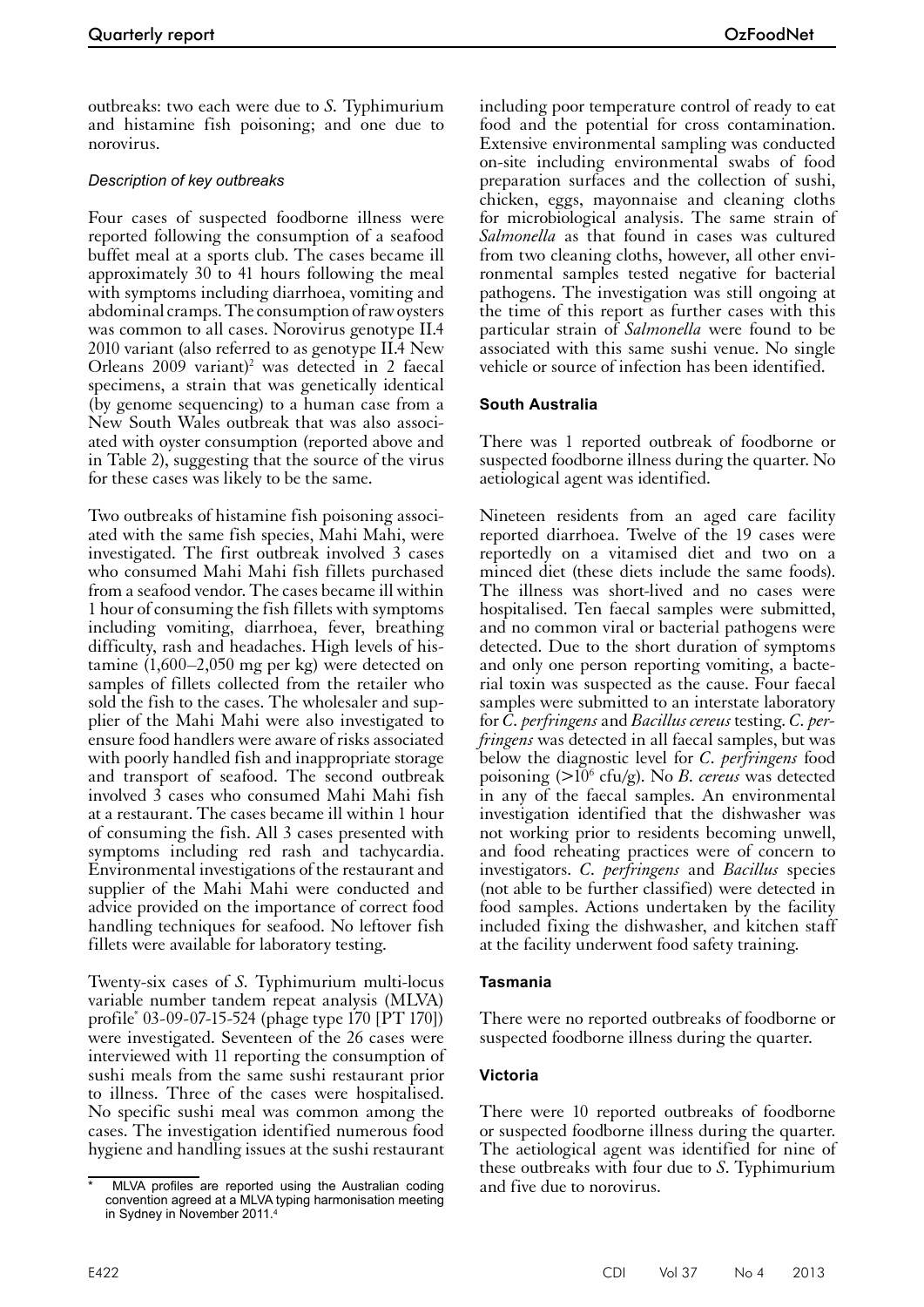An outbreak of salmonellosis affecting 3 of 5 teachers and 4 of 7 students who shared a meal at a secondary school was investigated. A meal consisting of spring rolls and a chicken and egg noodle dish was prepared at home by one of the students and brought to school to share with teachers and classmates. The noodle dish was suspected as the source as only the 3 cases consumed this food item. All 3 cases were confirmed with *S*. Typhimurium PT 12a.

Five family members were affected by an outbreak of *S.* Typhimurium PT 135a. The group had shared a meal of slow-cooked chicken curry and chocolate mousse made with raw eggs. Chocolate mousse was considered to be the most likely source based on information about how the food was prepared.

An outbreak of gastroenteritis affecting a group of people who had eaten dinner together at a restaurant was investigated. Twenty people from the group of 36 were interviewed and 10 reported an onset of vomiting and/or diarrhoea between 24 and 48 hours after eating. The group ate a variety of different meals. During the investigation it was revealed that one of the attendees had prepared a cake at home and brought this to share for dessert. This person, who subsequently became unwell approximately 24 hours after the dinner, had a child at home who had been ill with diarrhoea during the period when the cake was made. Analysis of this exposure (eating cake) for those interviewed suggested that the cake may have been the source (odds ratio [OR] 8.0; 95% confidence interval [CI] 0.8 to 235.5; *P*=0.04). Four cases were confirmed with norovirus including the person who made the cake.

An outbreak of salmonellosis affecting 3 children in a family was investigated. Two days prior to their illness onset, the children had shared scrambled eggs for breakfast. This meal was eaten at a hotel buffet. That same day the children also shared a chicken teriyaki and rice meal from a noodle bar. Neither of these meals was eaten by the children's parents who remained well. The children were all confirmed with *S.* Typhimurium PT 170. No other cases linked to either premise were identified.

Another outbreak of *S.* Typhimurium PT 170 affecting 3 family members was investigated. All 3 family members shared a raw egg milk drink the day prior to onset. The eggs were obtained from their own backyard chickens.

An outbreak of gastroenteritis affecting 2 separate groups of people who dined at a restaurant on the same evening was investigated. An analytical study was conducted for the larger group of 45 people (28 cases) who ate the set menu. A statistically significant association between illness and consumption of food from one of three platters was

observed (OR 4.7; 95% CI 1.0 to 25.8; *P*=0.026). There were no common food items consumed by those who became unwell in the second smaller group of 20 attendees (7 cases). None of the 23 staff interviewed reported illness in the week prior to the groups dining at the restaurant. Seven cases (cases from both groups) were confirmed with norovirus. As two separate groups were affected, and the median incubation period for both groups was consistent with a point source exposure at the hotel, the source was suspected to be norovirus contaminated food. However, the investigation was unable to determine how the food became contaminated.

Thirty-two people reported vomiting and/or diarrhoea after attending a restaurant for a function. Over 70 people dined at the restaurant that night. Detailed questionnaires were not completed for the majority of attendees, but some data were collected for 44 attendees. Analysis of food exposures suggested that consumption of salad with the main meal was associated with illness (OR 5.6; 95% CI 1.2 to 27.4;  $P=0.02$ ). Although this was one large work function, 3 separate groups reported illness and the median incubation period for 12 cases and their onset dates and times were indicative of a point source exposure at the restaurant suspected to be norovirus contaminated food. Seven cases were confirmed with norovirus.

## **Western Australia**

There were 4 reported outbreaks of foodborne or suspected foodborne illness during the quarter. Norovirus was identified as the aetiological agent for one of these outbreaks.

Investigators were notified that people within a group became ill after attending a lunch at a res- taurant. There were at least 24 people in the group and information on illness and food exposures was obtained from 21 people using a structured questionnaire. Of these, 13 were ill with diarrhoea  $(n=11)$ , vomiting  $(n=8)$ , and fever  $(n=9)$ , with a median illness duration of 24 hours. One person submitted a faecal specimen that was positive for norovirus. None of the people reported diarrhoea and/or vomiting prior to, or during, the meal. The incubation period was 31 hours. A univariate analysis found an association between illness and eating either marinated octopus (risk ratio [RR] and CI not defined;  $P \leq 0.01$ ), prawns (RR 7.3; 95% CI 1.2–46.2; *P*<0.01) and asparagus (RR 2.4; 95% CI 1.1–5.5; *P*=0.04). The environmental investigation identified no immediate or critical risks to food safety at the time of assessment. The marinated octopus was prepared by a Western Australia company using local octopus. There were no reports of illness among restaurant staff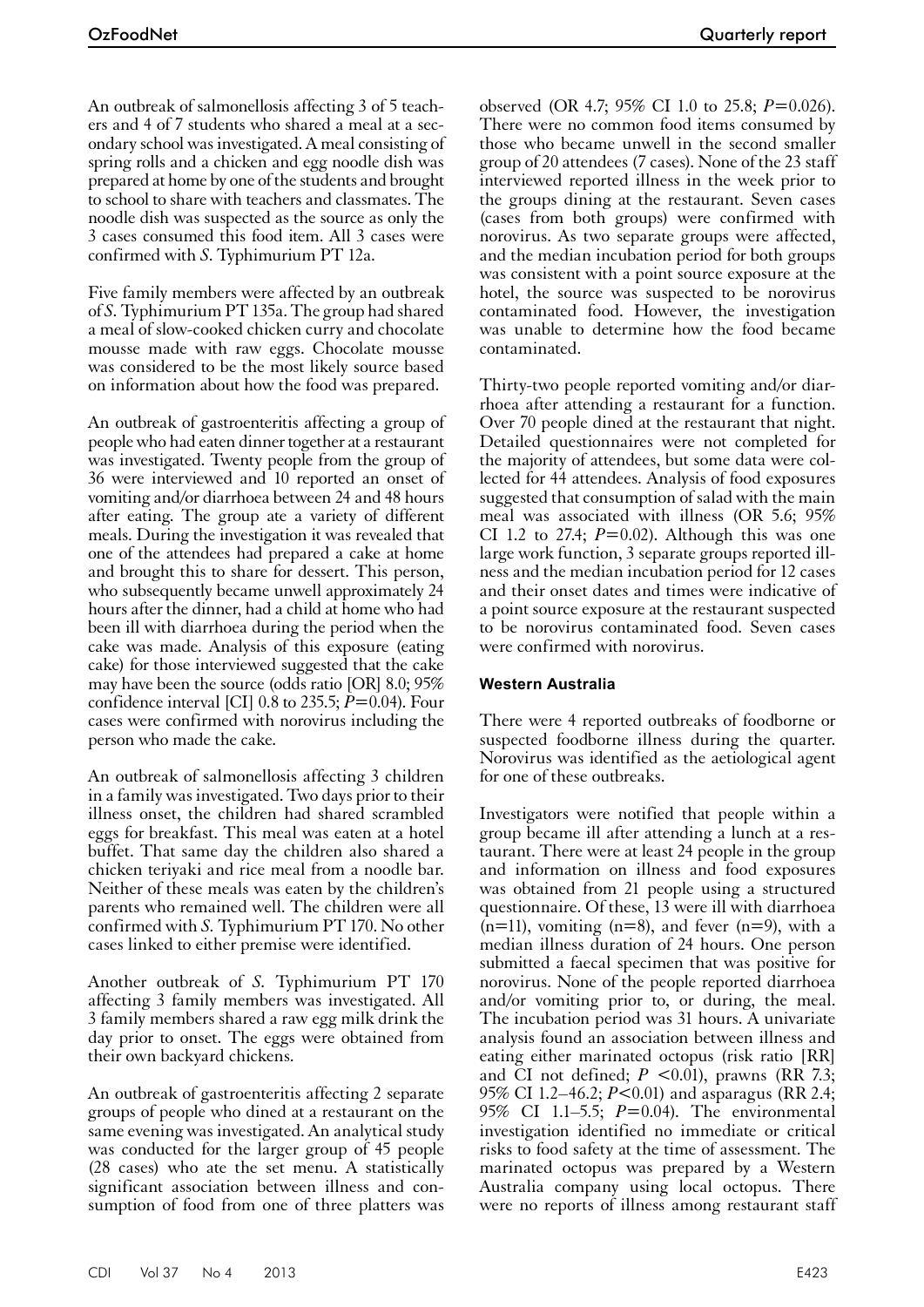prior to the meal. Whilst the source of norovirus contamination was not identified, the outbreak was suspected to be foodborne, with a number of foods possibly contaminated.

At least 9 of the 110 people who attended a wedding became ill following the reception, with a median incubation period of 7 hours and a duration of one day. An analytical study found a statistical association between illness and eating the pork belly meal (OR: not defined; CI: not defined; *P*=0.002), and two of the individual components of the pork belly meal – pork belly (OR not defined; CI not defined; *P*=0.013) and polenta (OR 13.3; 95% CI 1.4 to 124; *P*=0.017). The shallot tart, which was also part of the pork belly meal, had an elevated OR of 5.8, but this was not statistically significant (95% CI 1.0 to 34.4, *P*=0.057). A logistic regression model was unable to identify a source of infection. While the environmental health investigation identified a potential food safety risk from an inadequate cooking-cooling process, there was insufficient evidence to determine an environmental cause of the outbreak. The symptoms experienced by cases, together with the incubation period and the duration of illness, were suggestive of toxin mediated bacterial food poisoning. However, without a positive faecal specimen or food samples, the aetiological agent could not be confirmed.

# **Multi-jurisdictional investigations**

#### *Salmonella* **Typhimurium PT 3 associated with the consumption of raw almonds**

OzFoodNet commenced a multi-jurisdictional outbreak investigation on 3 October 2012 upon identifying *S.* Typhimurium PT 3 infection among cases from 3 jurisdictions. A confirmed outbreak case was defined as any person with a specimen collection date from 1 July 2012 with an isolate that had been confirmed as PT 3 and either MLVA pro-<br>file 03-13-08-11-523/524 or 03-13-10-11/12-523/524, or pulsed-field gel electrophoresis (PFGE) type 0434. Of 39 interviewed cases, 37 (95%) reported consuming raw almonds in the week before onset of illness, either as a single food or part of a mixed nut product. Thirty-two of 37 (87%) cases who reported consuming almonds had purchased them from a retailer known to have been supplied with almonds from a single Victorian producer. The Victorian health department had received 3 sepa- rate notifications of *S.* Typhimurium PT 3 in raw almonds from this producer in July 2012. In total, 116 samples of implicated almond products were collected for microbiological testing including 13 samples from the homes of cases. Fourteen of 116 (12%) samples tested positive for *Salmonella* spp. of which  $\tilde{7}$  (6%) were confirmed with the outbreak strain *S.* Typhimurium PT 3.

An extensive environmental investigation was unable to determine the exact source of contamination of the almonds. However, it is known that the harvesting method for almonds exposes them to a risk of environmental contamination, especially from orchard soils that may be contaminated with bacteria including *Salmonella*. Almond trees are shaken during harvesting and the almonds lie on the ground for several days/weeks prior to being mechanically picked up for processing. It is known that the almond orchards in northern Victoria and southern New South Wales were subject to heavy rainfall during the 2012 harvest season. Under moist conditions there is potential for the growth of *Salmonella*.<sup>5</sup> Media releases and consumer level recalls of the implicated brands of almonds were conducted during the course of this investigation. As a result of this outbreak investigation all batches of raw almonds processed by this company now undergo pasteurisation prior to sale.

By the close of the investigation on 29 November 2012, 40 confirmed and 3 suspected cases were reported from 6 jurisdictions. For the 43 cases, the median age was 33 years (age range: 1 to 78 years), and there were approximately equal numbers of males and females. Seven cases were hospitalised with their illness, and there were no deaths. Onset of illness was from 2 July 2012 to 26 November 2012 (Figure).





#### *Listeria monocytogenes* **associated with the consumption of brie and/or camembert cheese**

OzFoodNet, food safety officers and public health laboratories collaborated on a multi-jurisdictional outbreak investigation of listeriosis commencing on 10 December 2012. The outbreak involved 34 con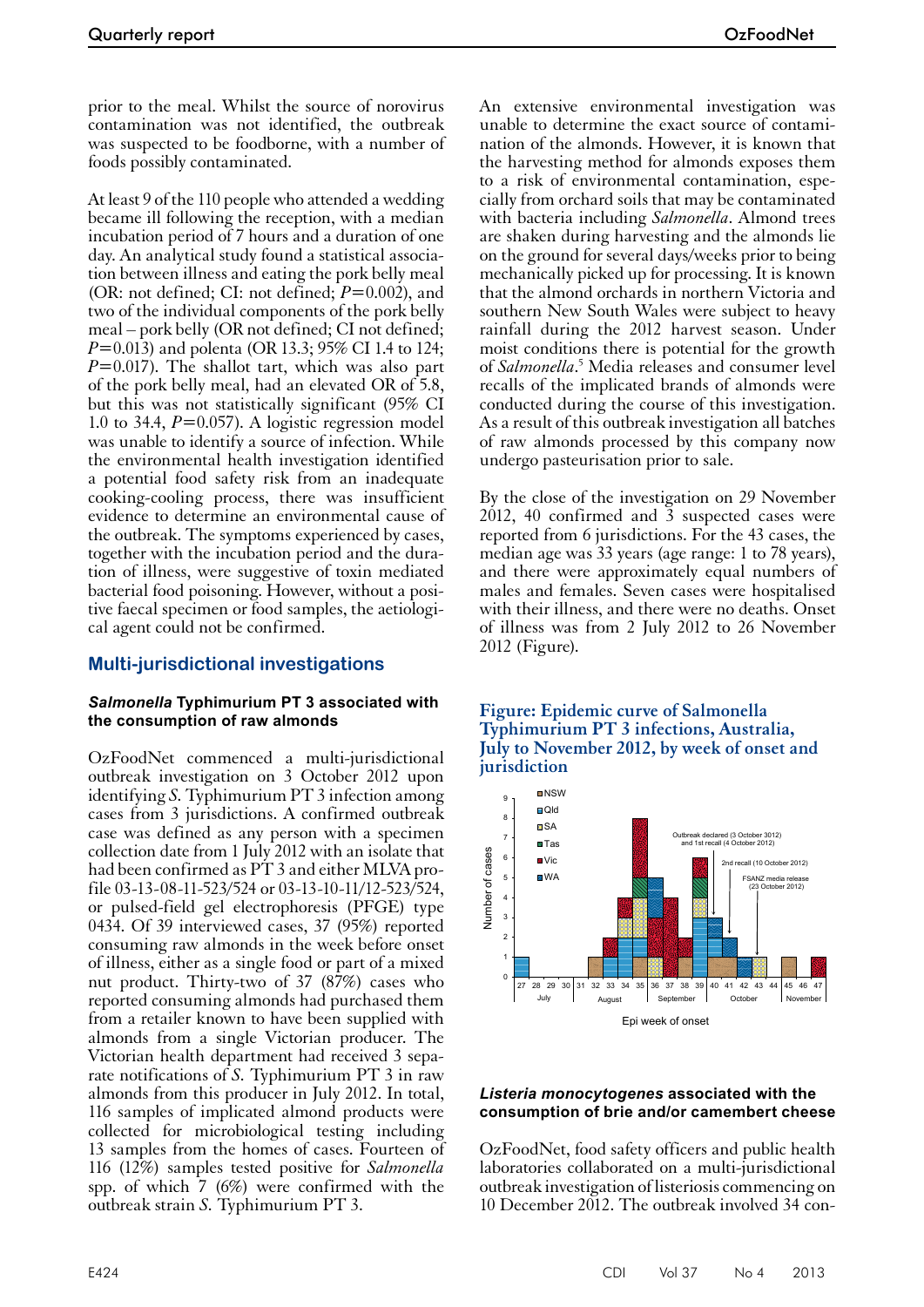firmed cases of infection with the same strain of *L. monocytogenes*: serotype 4b, 4d, 4e; binary type 254/255 and PFGE type 119A:44A:1.† Cases were reported from 6 jurisdictions, and had onset of illness between 18 August 2012 and 19 April 2013. There were 6 deaths and 1 miscarriage reported during the outbreak. Brie and camembert cheeses produced by a Victorian manufacturer were implicated, and 2 recalls of a range of soft cheese products from this manufacturer were conducted in December 2012 and January 2013. The outbreak strain of *L. monocytogenes* was detected in brie and camembert produced by the implicated manufacturer, and from product sampled from retailers in Victoria, New South Wales, Queensland and South Australia. Dairy Food Safety Victoria worked closely with the cheese manufacturer to improve processes, and more stringent routine test and hold protocols were implemented, as well as an extensive environmental testing protocol. The investigation closed on 22 August 2013.

#### *Salmonella* **Typhimurium PT 135 associated with an unknown source**

Two novel strains of *S*. Typhimurium PT 135 (MLVA profile 03-16-09-12-523 and 03-17- 09-12-523) emerged in New South Wales and Queensland in significant numbers from July 2012. OzFoodNet commenced a multi-jurisdictional outbreak investigation on 10 December 2012 and declared the investigation closed on 10 January 2013. Nationally, 391 cases were identified between May and December 2012, with cases reported from 6 jurisdictions. The same *S.* Typhimurium MLVA profiles were identified in raw chicken meat sam- pled from the same chicken producer in both New South Wales and Queensland. A joint case control study in New South Wales and Queensland was conducted in December 2012 which included 22 cases and 45 controls; however the results of the study failed to identify any significant association with chicken consumption and illness.

Based on the laboratory evidence, food safety regulators and industry representatives implemented control measures at the farm and processing levels with the aim of reducing the prevalence of carcass contamination. Control measures included culling of chicken flocks from the implicated supplier, the inclusion of *S*. Typhimurium PT 135 organisms into vaccines for day old chickens and breeders, maintaining recommended chlorine levels in spin chillers at the processing plants, enhancing surveillance on-farm and diverting contaminated chickens to cooked product such as nuggets or schnitzels. Nationally, notifications peaked in October 2012 and began to decrease following the implementation of control measures.

# **Cluster investigations**

During the quarter, OzFoodNet sites conducted investigations into a number of clusters of infection for which no common food vehicle or source of infection could be identified. Aetiological agents identified during the investigations included *S.* Typhimurium (PT 135, PT 8 and PFGE type 1), *S*. Chester and *Shigella sonnei* biotype a.

# **Comments**

The majority of reported outbreaks of gastrointestinal illness in Australia are due to person-toperson transmission, and in this quarter, 86% of outbreaks (n=559) were transmitted via this route. The number of foodborne outbreaks this quarter  $(n=37)$  was similar to the previous quarter  $(n=31)$ and was consistent with the 5-year mean (n=35, 2007–2011). Of the 21 foodborne outbreaks for which a source of the outbreak was identified, 7 (63.6%) were associated with the consumption of dishes containing seafood including oysters, Mahi Mahi, sashimi and sushi.

*Salmonella* species were identified as the aetiological agent in 11 (29.7%) of the 37 foodborne or suspected foodborne outbreaks during this quarter (Table 2), with 10 of 11 outbreaks being due to *S.* Typhimurium. Of the 11 outbreaks where *Salmonella* was implicated as the responsible agent, 45% (5/11) were associated with dishes containing eggs and/or chicken. To reduce the incidence of salmonellosis, Australian states and territories commenced implementation of the Primary Production and Processing Standard for Eggs and Egg Products<sup>7</sup> in November 2012, and continue to implement the Primary Production and Processing Standard for Poultry Meat<sup>8</sup> since May 2012.

OzFoodNet provided evidence to the Food Safety Information Council to inform the Council's annual Australian Food Safety Week, held in November. The theme of Food Safety Week 2012 was cross-contamination; with a specific focus on practices that increase the risk of cross-contamina-<br>tion from raw chicken.<sup>9</sup>

# **Acknowledgements**

OzFoodNet thanks the investigators in the public health units and state and territory departments of health, as well as public health laboratories, local government environmental health officers

<sup>†</sup> PFGE patterns were interpreted with reference to the guidelines proposed by Tenover et al, $6$  the 3 restriction enzymes used for *L. monocytogenes* PFGE typing were: *Apa*1 : *Sma*1 : *Not*1 and a discrete PFGE type was assigned using a nomenclature defined by the Microbiological Diagnostic Unit Public Health Laboratory.